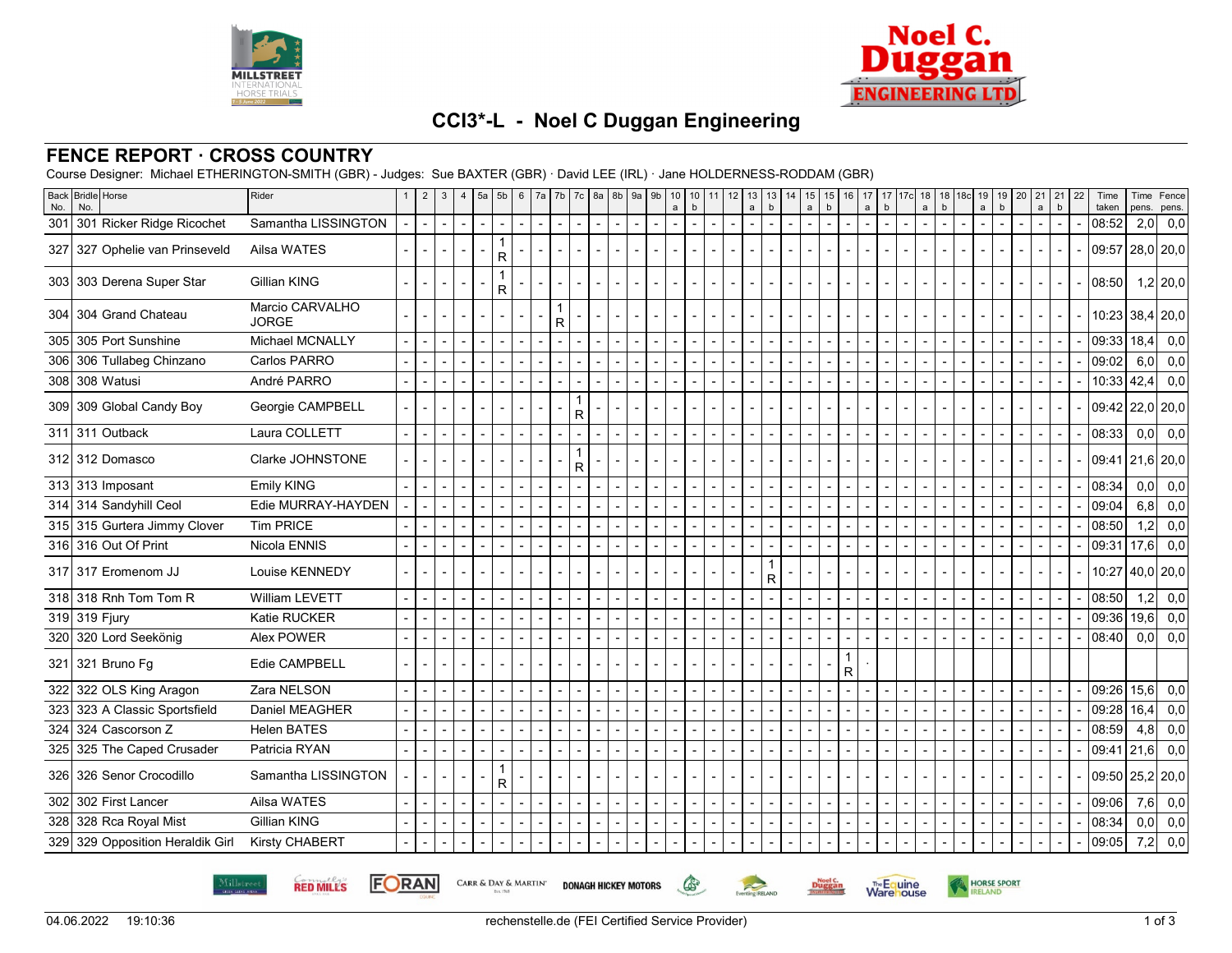



# **CCI3\*-L - Noel C Duggan Engineering**

### **FENCE REPORT · CROSS COUNTRY**

Course Designer: Michael ETHERINGTON-SMITH (GBR) - Judges: Sue BAXTER (GBR) · David LEE (IRL) · Jane HOLDERNESS-RODDAM (GBR)

|                | 330 330 Sportsfield Freelance<br>331 331 Lovelocks Rumplestiltskin<br>332 332 Piltown OBOS | Aoife CLARK<br>Marcio CARVALHO<br><b>JORGE</b> | $\blacksquare$           | $\blacksquare$ | $\mathbf{r}$                | $\blacksquare$          |                          |                |                |                |                |                |                                  |                |                |                          |                |                |                         |  |              |  |  |  |        |                       |                  |             |
|----------------|--------------------------------------------------------------------------------------------|------------------------------------------------|--------------------------|----------------|-----------------------------|-------------------------|--------------------------|----------------|----------------|----------------|----------------|----------------|----------------------------------|----------------|----------------|--------------------------|----------------|----------------|-------------------------|--|--------------|--|--|--|--------|-----------------------|------------------|-------------|
|                |                                                                                            |                                                |                          |                |                             |                         | $\blacksquare$           | $\sim$         | $\blacksquare$ | $\overline{a}$ | $\blacksquare$ | $\blacksquare$ | $\blacksquare$<br>$\blacksquare$ | $\blacksquare$ | $\blacksquare$ |                          | $\blacksquare$ |                |                         |  |              |  |  |  |        | 08:48                 | 0,4              | 0,0         |
|                |                                                                                            |                                                |                          |                |                             |                         |                          |                |                |                |                |                |                                  |                |                |                          |                |                |                         |  |              |  |  |  |        | 08:50                 | 1,2              | 0,0         |
|                |                                                                                            | Patrick WHELAN                                 | $\blacksquare$           | $\overline{a}$ | $\sim$                      |                         |                          |                |                |                | $\overline{a}$ | $\overline{a}$ | $\blacksquare$<br>$\blacksquare$ |                | $\blacksquare$ |                          | $\blacksquare$ |                |                         |  |              |  |  |  |        | 09:14                 | 10,8             | 0,0         |
|                | 334 334 Stroke Of Genius                                                                   | Alannah KELLY                                  | $\blacksquare$           |                | $\sim$                      |                         |                          |                |                |                |                |                |                                  |                |                | $\overline{\phantom{a}}$ |                |                |                         |  |              |  |  |  |        | 09:03                 | 6,4              | 0,0         |
|                | 335 335 Highvaro                                                                           | Meghan HEALY                                   |                          |                |                             | $\mathsf{R}$            | $\mathsf{R}$             |                |                |                |                |                |                                  |                |                |                          |                |                |                         |  |              |  |  |  |        |                       |                  |             |
|                | 336 336 Inception                                                                          | Tim RUSBRIDGE                                  |                          |                |                             | $\overline{\mathsf{R}}$ |                          |                |                |                |                |                |                                  |                |                |                          |                |                |                         |  |              |  |  |  |        | 09:25                 |                  | $15,2$ 20,0 |
| 337 337 Calvin |                                                                                            | Ava BANAHAN                                    | $\overline{\phantom{a}}$ |                | $\blacksquare$              |                         |                          |                |                |                |                |                |                                  |                |                | $\overline{\phantom{a}}$ |                |                |                         |  |              |  |  |  | $\sim$ | 09:37                 | 20,0             | 0,0         |
| 338 338        | <b>Greenfort Gorgeous</b><br>George                                                        | Elizabeth POWER                                |                          |                |                             |                         |                          |                |                |                |                |                |                                  |                |                |                          |                |                |                         |  |              |  |  |  |        | 08:42                 | 0,0              | 0,0         |
|                | 339 339 Catherston Orator                                                                  | Hannah VICKERY                                 | $\blacksquare$           |                | $\sim$                      |                         |                          |                |                |                | $\blacksquare$ | $\blacksquare$ | $\blacksquare$<br>$\blacksquare$ |                |                | $\blacksquare$           |                |                |                         |  |              |  |  |  |        | 09:13 10,4            |                  | 0,0         |
|                | 340 340 Fernhill Inspector                                                                 | Amanda GOLDSBURY                               |                          |                |                             |                         |                          |                |                |                |                |                |                                  |                |                |                          |                | R              |                         |  |              |  |  |  |        | $09:25$ 15,2 20,0     |                  |             |
|                | 342 Cooley Snapchat                                                                        | Selina MILNES                                  | $\overline{\phantom{0}}$ | $\overline{a}$ | $\sim$                      | $\overline{a}$          | $\sim$                   | $\overline{a}$ | $\overline{a}$ |                | $\blacksquare$ | $\overline{a}$ | $\blacksquare$                   |                | $\blacksquare$ |                          | $\blacksquare$ |                |                         |  |              |  |  |  |        | 08:45                 |                  | $0,0$ 0,0   |
|                | 343 343 Master Point                                                                       | lan CASSELLS                                   | $\blacksquare$           |                | $\mathbf{r}$                |                         | $\overline{\phantom{a}}$ |                |                |                |                |                |                                  |                |                |                          |                |                |                         |  |              |  |  |  |        | 08:38                 | 0.0 <sub>l</sub> | 0,0         |
|                | 344 344 Minty Imp                                                                          | Alex HOUSTON                                   |                          |                | $\sim$                      |                         |                          |                |                |                |                |                |                                  |                |                |                          |                |                |                         |  |              |  |  |  |        | 09:08                 | 8,4              | 0,0         |
|                | 345 345 Clonakilty Bay                                                                     | Michael MCNALLY                                | $\sim$                   | $\overline{a}$ | $\blacksquare$              |                         |                          |                |                |                |                |                |                                  |                |                |                          |                |                |                         |  |              |  |  |  |        | 08:52                 | 2,0              | 0,0         |
|                | 346 346 Cool Striker                                                                       | Carlos PARRO                                   |                          |                |                             |                         |                          |                | $\mathsf{R}$   |                |                |                |                                  |                |                |                          |                |                |                         |  |              |  |  |  |        | $09:38$   20,4   20,0 |                  |             |
| 347 347 Nexero |                                                                                            | Emma MANTON                                    | $\blacksquare$           |                | $\blacksquare$              |                         |                          |                | $\blacksquare$ |                |                |                |                                  |                |                |                          |                |                |                         |  |              |  |  |  |        | 08:58                 | 4,4              | 0,0         |
|                | 348 348 Tamara                                                                             | André PARRO                                    | $\blacksquare$           |                | $\blacksquare$              |                         |                          |                |                |                |                |                |                                  |                |                |                          |                |                |                         |  |              |  |  |  |        | 09:58                 | 28,4             | 0,0         |
|                | 349 349 Speedwell                                                                          | Georgie CAMPBELL                               |                          |                |                             |                         |                          |                |                |                |                |                |                                  |                |                |                          |                |                | $\overline{\mathsf{R}}$ |  |              |  |  |  |        | 09:26                 |                  | 15,6 20,0   |
| 351            | 351 Opposition Aphrodite                                                                   | Kirsty CHABERT                                 | $\overline{\phantom{0}}$ | $\overline{a}$ | $\blacksquare$              | $\overline{a}$          | $\sim$                   | $\overline{a}$ | $\overline{a}$ |                | $\blacksquare$ | $\blacksquare$ | $\blacksquare$                   |                | $\blacksquare$ |                          | $\blacksquare$ | $\overline{a}$ |                         |  |              |  |  |  |        | 08:44                 |                  | $0,0$ 0,0   |
|                | 352 352 Bing Bong                                                                          | Samantha LISSINGTON                            | $\blacksquare$           | $\sim$         | $\mathcal{L}_{\mathcal{A}}$ | $\overline{a}$          | $\sim$                   | $\overline{a}$ | $\overline{a}$ |                | $\overline{a}$ | $\overline{a}$ | $\overline{a}$                   |                |                |                          |                |                |                         |  |              |  |  |  |        | 08:39                 | 0,0              | 0,0         |
|                | 353 353 Fonbherna Lancer                                                                   | Ailsa WATES                                    |                          |                |                             |                         |                          |                |                |                |                |                |                                  |                |                |                          |                |                |                         |  | $\mathsf{R}$ |  |  |  |        | $09:45$ 23,2 20,0     |                  |             |
| 354            | 354 Rebeliant                                                                              | Gillian KING                                   | $\overline{\phantom{a}}$ |                | $\blacksquare$              |                         |                          |                |                |                |                |                |                                  |                |                |                          |                |                |                         |  |              |  |  |  |        | 08:38                 |                  | $0,0$ 0,0   |

| ՝ Refusal | . | $\overline{\phantom{a}}$ |  | - |  | - |  |  |  |  |  |  |  | - |  |  |  |  |  |  |  |
|-----------|---|--------------------------|--|---|--|---|--|--|--|--|--|--|--|---|--|--|--|--|--|--|--|
| retired   |   | $\overline{\phantom{0}}$ |  |   |  |   |  |  |  |  |  |  |  |   |  |  |  |  |  |  |  |

 $\mathbb{G}$ 



**FORAN** CARR & DAY & MARTIN' **DONAGH HICKEY MOTORS**